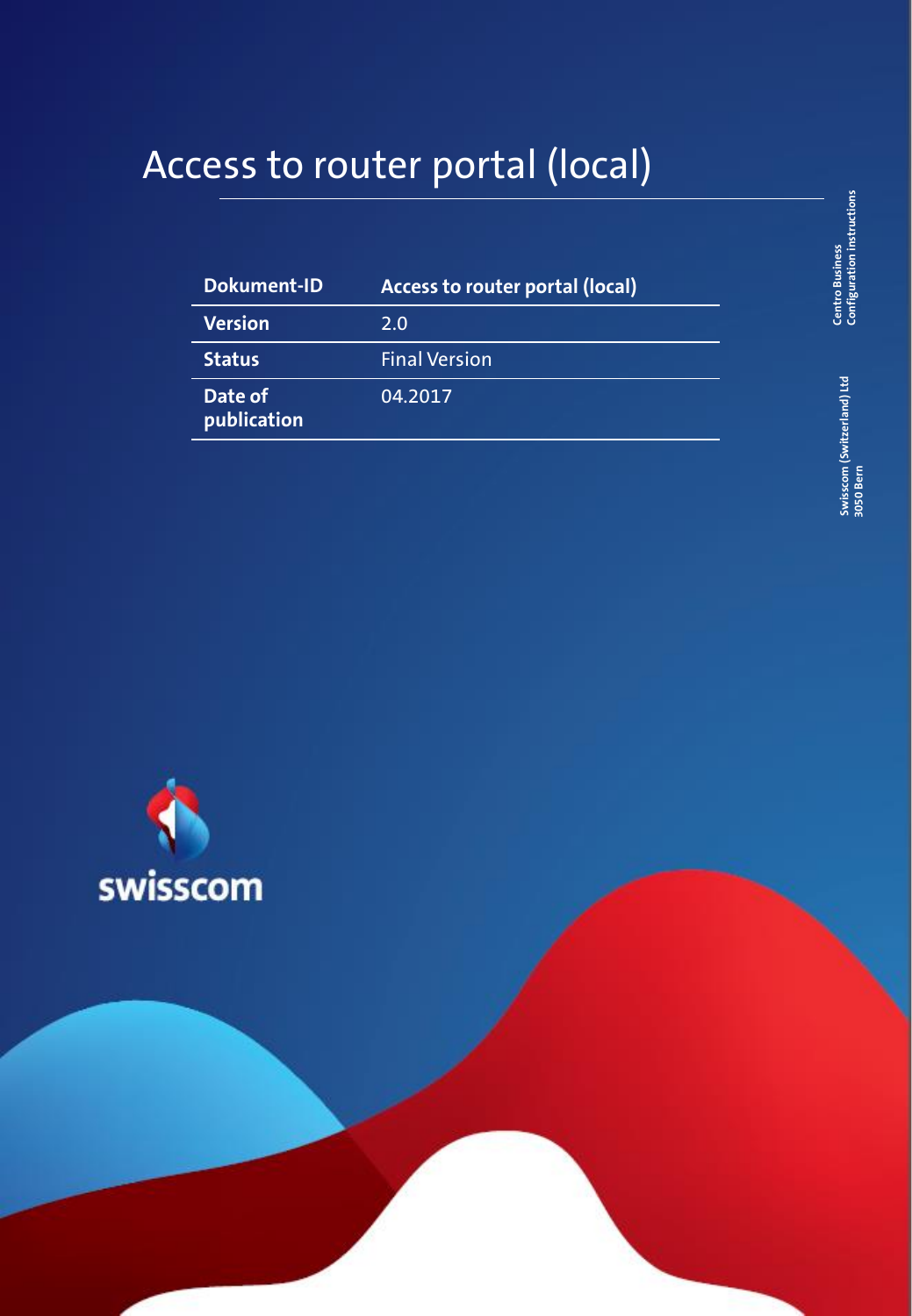# **Contents**

|                                  |   | Centro Business<br>Configuration instructions |
|----------------------------------|---|-----------------------------------------------|
| 1.1 Need                         | 3 |                                               |
| 1.2 Description                  | З |                                               |
| 1.3 Requirements/Limitations     | 3 |                                               |
| 1.4 Illustration                 | 3 |                                               |
| 1.5 Access router portal locally | 4 | om (Switzerland) Ltd<br>n<br>arn              |

Swisscom (Switzerland) Ltd 3050 Bern

Swisscom (Switzerland) Ltd<br>3050 Bern

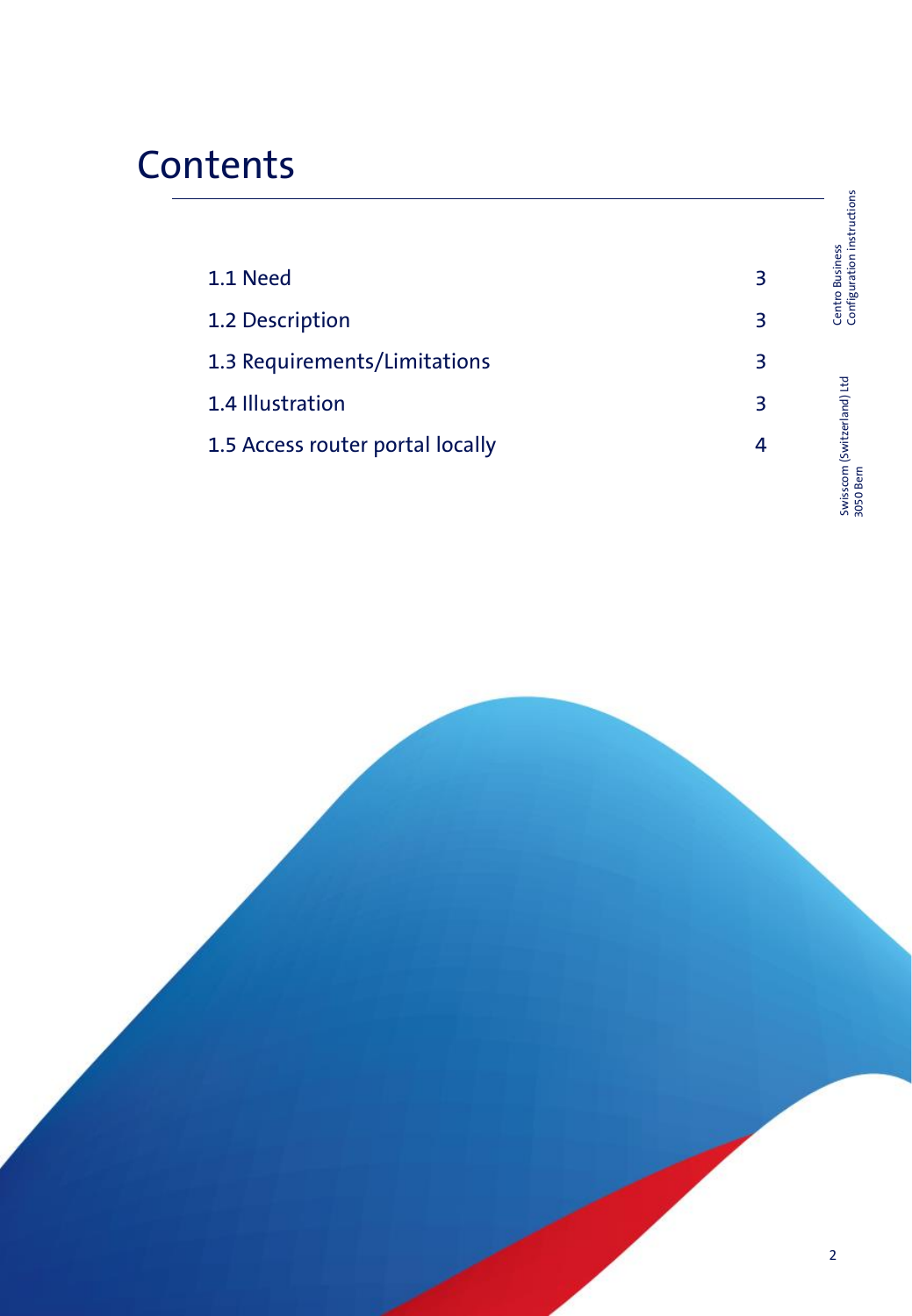# Access to router portal (local)

# 1.1 Need

You would like to update or check the settings of your Centro Business router.

# 1.2 Description

You can change the settings for your customer network (LAN) via the router's user portal. In order to access your router, connect your PC to the router and log into the router with the correct login data.

# 1.3 Requirements/Limitations

### Requirements:

- Swisscom Contract: My SME Office, Business Internet Services, Enterprise Connect XS, Business Internet Light
- Centro Business 2.0 with current firmware version. You can find the firmware on the official Centro Business help page under [Update Firmware](http://www.swisscom.ch/centrobusiness2-fw)
- PC with Internet browser connected locally to the router (via Ethernet cable or WLAN)
- Username and password for router administration are known

### Limitations:

• If "Public IP addresses on LAN port 1 (DMZ)" and "Local Security Gateway on LAN 1" are activated, the router portal can only be accessed from router ports 2-4 and via WLAN.

# 1.4 Illustration\*